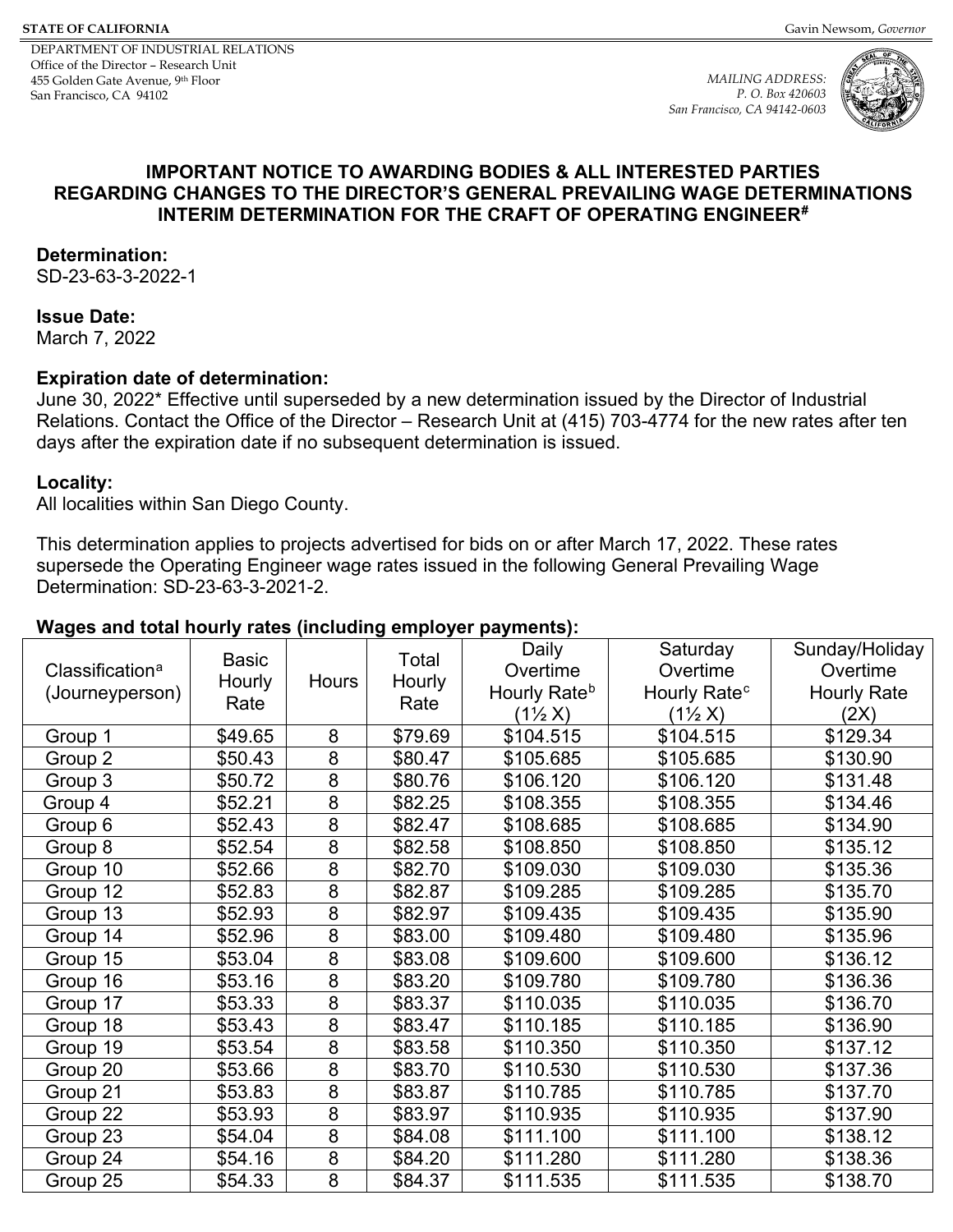*Determination: SD-23-63-3-2022-1 Page 2 of 11*

### **Employer Payments:**

<span id="page-1-1"></span><span id="page-1-0"></span>

| <b>Type of Fund</b>               | <b>Amount per Hour</b> |  |  |
|-----------------------------------|------------------------|--|--|
| <b>Health and Welfare</b>         | \$11.85                |  |  |
| Pension <sup>d</sup>              | \$13.15                |  |  |
| Vacation and Holiday <sup>e</sup> | \$3.60                 |  |  |
| Training                          | \$1.05                 |  |  |
| Other                             | \$0.39                 |  |  |

### **Recognized holidays:**

Holidays upon which the general prevailing hourly wage rate for Holiday work shall be paid, shall be all holidays in the collective bargaining agreement, applicable to the particular craft, classification, or type of worker employed on the project, which is on file with the Director of Industrial Relations. If the prevailing rate is not based on a collectively bargained rate, the holidays upon which the prevailing rate shall be paid shall be as provided in Section 6700 of the Government Code. You may obtain the holiday provisions for the current determinations on the [Director's General Prevailing Wage Determinations Website](https://www.dir.ca.gov/OPRL/DPreWageDetermination.htm) (http://www.dir.ca.gov/OPRL/DPreWageDetermination.htm). Holiday provisions for current or superseded determinations may be obtained by contacting the Office of the Director – Research Unit at (415) 703-4774.

### **Travel and/or subsistence payment:**

In accordance with Labor Code Sections 1773.1 and 1773.9, contractors shall make travel and/or subsistence payments to each worker to execute the work. You may obtain the travel and/or subsistence provisions for the current determinations on the [Director's General Prevailing Wage Determinations](https://www.dir.ca.gov/OPRL/DPreWageDetermination.htm)  [Website](https://www.dir.ca.gov/OPRL/DPreWageDetermination.htm) (http://www.dir.ca.gov/OPRL/DPreWageDetermination.htm). Travel and/or subsistence requirements for current or superseded determinations may be obtained by contacting the Office of the Director – Research Unit at (415) 703-4774.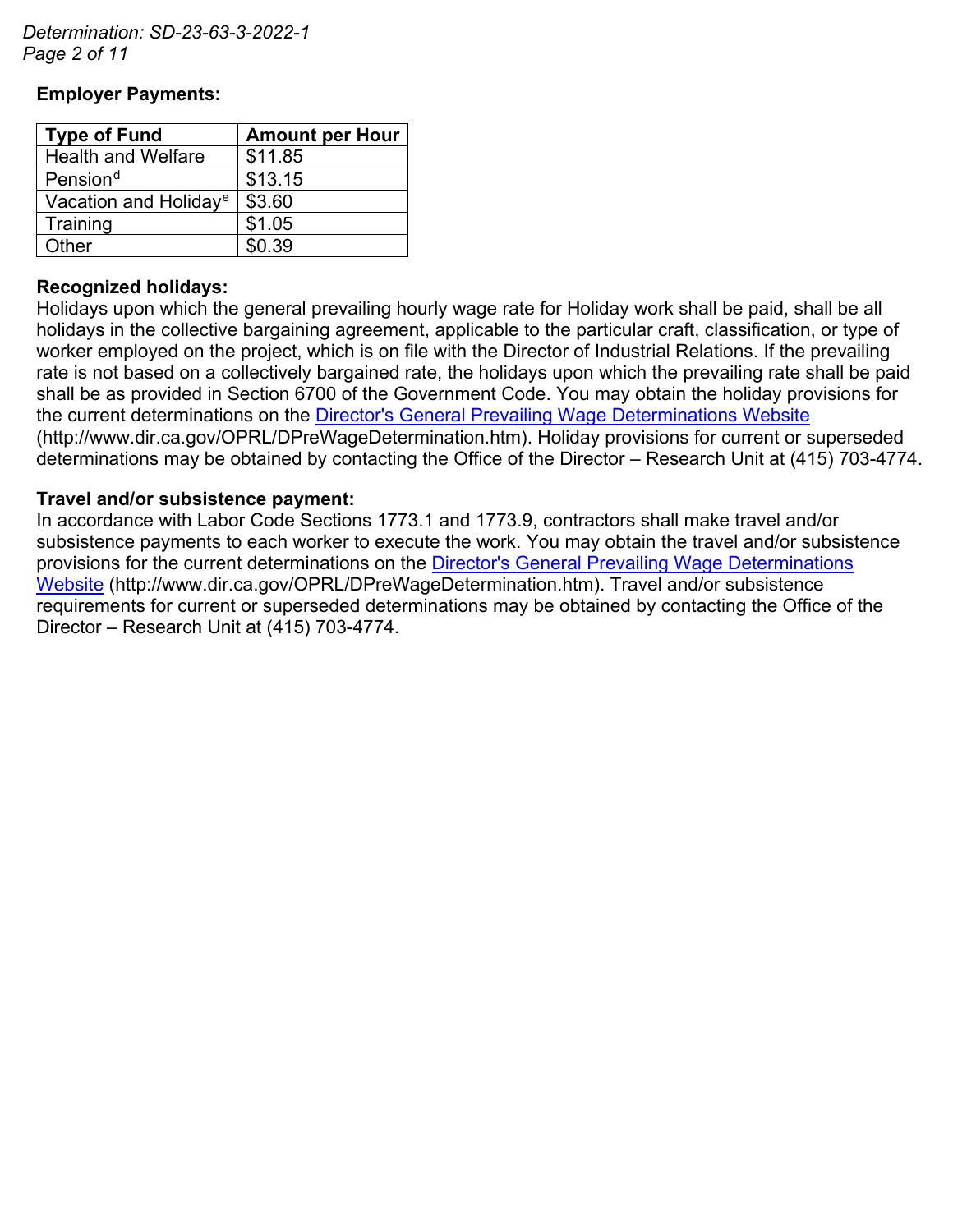#### **IMPORTANT NOTICE TO AWARDING BODIES & ALL INTERESTED PARTIES REGARDING CHANGES TO THE DIRECTOR'S GENERAL PREVAILING WAGE DETERMINATIONS INTERIM DETERMINATION FOR THE CRAFT OF OPERATING ENGINEER (SPECIAL SHIFT)#**

### **Determination:**

SD-23-63-3-2022-1

#### **Issue Date:**

March 7, 2022

### **Expiration date of determination:**

June 30, 2022\* Effective until superseded by a new determination issued by the Director of Industrial Relations. Contact the Office of the Director – Research Unit at (415) 703-4774 for the new rates after ten days after the expiration date if no subsequent determination is issued.

### **Locality:**

All localities within San Diego County.

This determination applies to projects advertised for bids on or after March 17, 2022. These rates supersede the Operating Engineer (Special Shift) wage rates issued in the following General Prevailing Wage Determination: SD-23-63-3-2021-2.

### **Wages and total hourly rates (including employer payments):**

| Classification <sup>a</sup><br>(Journeyperson) | <b>Basic</b><br>Hourly<br>Rate | Hours          | Total<br>Hourly<br>Rate | Daily<br>Overtime<br>Hourly Rate <sup>b</sup> | Saturday<br>Overtime<br>Hourly Rate <sup>c</sup> | Sunday/Holiday<br>Overtime<br><b>Hourly Rate</b> |
|------------------------------------------------|--------------------------------|----------------|-------------------------|-----------------------------------------------|--------------------------------------------------|--------------------------------------------------|
|                                                |                                |                |                         | $(1\frac{1}{2}x)$                             | $(1\frac{1}{2}x)$                                | (2 x)                                            |
| Group 1                                        | \$50.15                        | 8              | \$80.19                 | \$105.265                                     | \$105.265                                        | \$130.34                                         |
| Group 2                                        | \$50.93                        | 8              | \$80.97                 | \$106.435                                     | \$106.435                                        | \$131.90                                         |
| Group 3                                        | \$51.22                        | 8              | \$81.26                 | \$106.870                                     | \$106.870                                        | \$132.48                                         |
| Group 4                                        | \$52.71                        | 8              | \$82.75                 | \$109.105                                     | \$109.105                                        | \$135.46                                         |
| Group 6                                        | \$52.93                        | 8              | \$82.97                 | \$109.435                                     | \$109.435                                        | \$135.90                                         |
| Group 8                                        | \$53.04                        | 8              | \$83.08                 | \$109.600                                     | \$109.600                                        | \$136.12                                         |
| Group 10                                       | \$53.16                        | 8              | \$83.20                 | \$109.780                                     | \$109.780                                        | \$136.36                                         |
| Group 12                                       | \$53.33                        | 8              | \$83.37                 | \$110.035                                     | \$110.035                                        | \$136.70                                         |
| Group 13                                       | \$53.43                        | 8              | \$83.47                 | \$110.185                                     | \$110.185                                        | \$136.90                                         |
| Group 14                                       | \$53.46                        | $\overline{8}$ | \$83.50                 | \$110.230                                     | \$110.230                                        | \$136.96                                         |
| Group 15                                       | \$53.54                        | 8              | \$83.58                 | \$110.350                                     | \$110.350                                        | \$137.12                                         |
| Group 16                                       | \$53.66                        | 8              | \$83.70                 | \$110.530                                     | \$110.530                                        | \$137.36                                         |
| Group 17                                       | \$53.83                        | 8              | \$83.87                 | \$110.785                                     | \$110.785                                        | \$137.70                                         |
| Group 18                                       | \$53.93                        | 8              | \$83.97                 | \$110.935                                     | \$110.935                                        | \$137.90                                         |
| Group 19                                       | \$54.04                        | 8              | \$84.08                 | \$111.100                                     | \$111.100                                        | \$138.12                                         |
| Group 20                                       | \$54.16                        | $\overline{8}$ | \$84.20                 | \$111.280                                     | \$111.280                                        | \$138.36                                         |
| Group 21                                       | \$54.33                        | 8              | \$84.37                 | \$111.535                                     | \$111.535                                        | \$138.70                                         |
| Group 22                                       | \$54.43                        | 8              | \$84.47                 | \$111.685                                     | \$111.685                                        | \$138.90                                         |
| Group 23                                       | \$54.54                        | 8              | \$84.58                 | \$111.850                                     | \$111.850                                        | \$139.12                                         |
| Group 24                                       | \$54.66                        | 8              | \$84.70                 | \$112.030                                     | \$112.030                                        | \$139.36                                         |
| Group 25                                       | \$54.83                        | 8              | \$84.87                 | \$112.285                                     | \$112.285                                        | \$139.70                                         |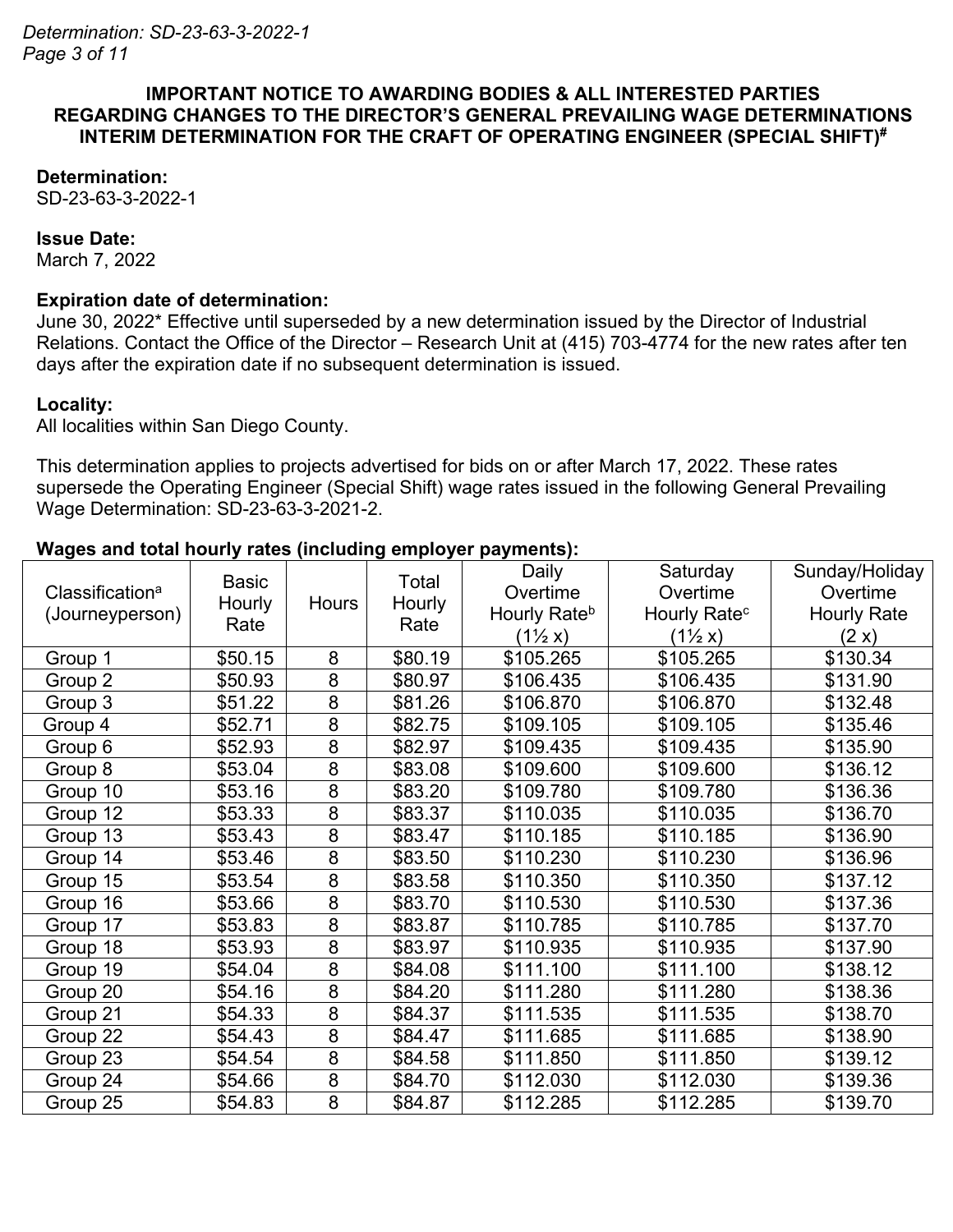*Determination: SD-23-63-3-2022-1 Page 4 of 11*

### **Employer Payments:**

| <b>Type of Fund</b>               | <b>Amount per Hour</b> |  |  |
|-----------------------------------|------------------------|--|--|
| <b>Health and Welfare</b>         | \$11.85                |  |  |
| Pension <sup>d</sup>              | \$13.15                |  |  |
| Vacation and Holiday <sup>e</sup> | \$3.60                 |  |  |
| Training                          | \$1.05                 |  |  |
| Other                             | \$0.39                 |  |  |

### **Recognized holidays:**

Holidays upon which the general prevailing hourly wage rate for Holiday work shall be paid, shall be all holidays in the collective bargaining agreement, applicable to the particular craft, classification, or type of worker employed on the project, which is on file with the Director of Industrial Relations. If the prevailing rate is not based on a collectively bargained rate, the holidays upon which the prevailing rate shall be paid shall be as provided in Section 6700 of the Government Code. You may obtain the holiday provisions for the current determinations on the [Director's General Prevailing Wage Determinations Website](https://www.dir.ca.gov/OPRL/DPreWageDetermination.htm) (http://www.dir.ca.gov/OPRL/DPreWageDetermination.htm). Holiday provisions for current or superseded determinations may be obtained by contacting the Office of the Director – Research Unit at (415) 703-4774.

### **Travel and/or subsistence payment:**

In accordance with Labor Code Sections 1773.1 and 1773.9, contractors shall make travel and/or subsistence payments to each worker to execute the work. You may obtain the travel and/or subsistence provisions for the current determinations on the [Director's General Prevailing Wage Determinations](https://www.dir.ca.gov/OPRL/DPreWageDetermination.htm)  [Website](https://www.dir.ca.gov/OPRL/DPreWageDetermination.htm) (http://www.dir.ca.gov/OPRL/DPreWageDetermination.htm). Travel and/or subsistence requirements for current or superseded determinations may be obtained by contacting the Office of the Director – Research Unit at (415) 703-4774.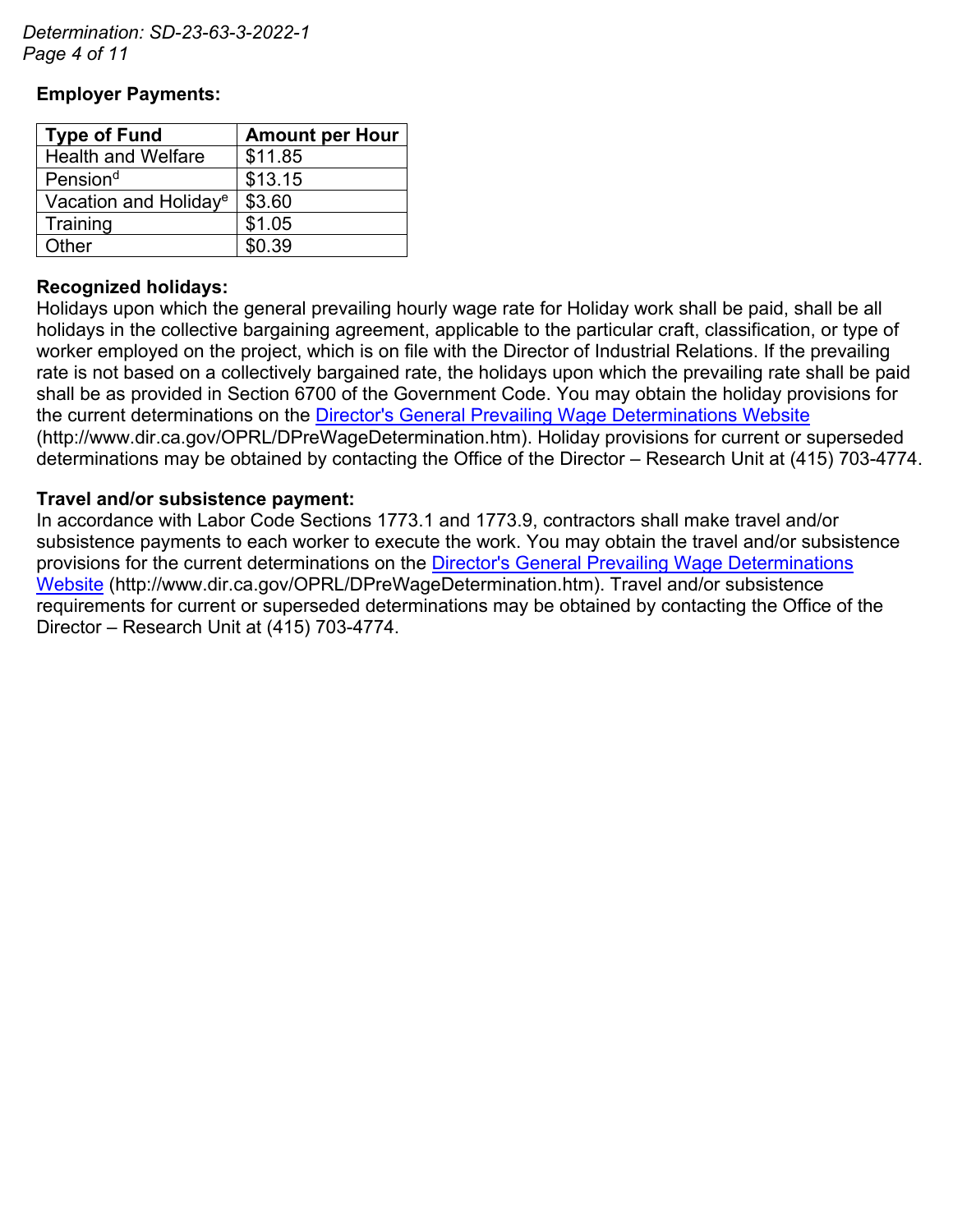#### **IMPORTANT NOTICE TO AWARDING BODIES & ALL INTERESTED PARTIES REGARDING CHANGES TO THE DIRECTOR'S GENERAL PREVAILING WAGE DETERMINATIONS INTERIM DETERMINATION FOR THE CRAFT OF OPERATING ENGINEER (MULTI-SHIFT) #**

### **Determination:**

SD-23-63-3-2022-1

#### **Issue Date:**

March 7, 2022

### **Expiration date of determination:**

June 30, 2022\* Effective until superseded by a new determination issued by the Director of Industrial Relations. Contact the Office of the Director – Research Unit at (415) 703-4774 for the new rates after ten days after the expiration date if no subsequent determination is issued.

### **Locality:**

All localities within San Diego County.

This determination applies to projects advertised for bids on or after March 17, 2022. These rates supersede the Operating Engineer (Multi-Shift) wage rates issued in the following General Prevailing Wage Determination: SD-23-63-3-2021-2.

### **Wages and total hourly rates (including employer payments):**

|                             | <b>Basic</b> |                    | Total   | Daily                    | Saturday                 | Sunday/Holiday     |
|-----------------------------|--------------|--------------------|---------|--------------------------|--------------------------|--------------------|
| Classification <sup>a</sup> | Hourly       | Hours <sup>t</sup> | Hourly  | Overtime                 | Overtime                 | Overtime           |
| (Journeyperson)             | Rate         |                    | Rate    | Hourly Rate <sup>b</sup> | Hourly Rate <sup>c</sup> | <b>Hourly Rate</b> |
|                             |              |                    |         | $(1\frac{1}{2}x)$        | $(1\frac{1}{2}x)$        | (2 x)              |
| Group 1                     | \$50.65      | 8                  | \$80.69 | \$106.015                | \$106.015                | \$131.34           |
| Group 2                     | \$51.43      | $\overline{8}$     | \$81.47 | \$107.185                | \$107.185                | \$132.90           |
| Group 3                     | \$51.72      | 8                  | \$81.76 | \$107.620                | \$107.620                | \$133.48           |
| Group 4                     | \$53.21      | 8                  | \$83.25 | \$109.855                | \$109.855                | \$136.46           |
| Group 5                     | \$53.31      | 8                  | \$83.35 | \$110.005                | \$110.005                | \$136.66           |
| Group 6                     | \$53.43      | $\overline{8}$     | \$83.47 | \$110.185                | \$110.185                | \$136.90           |
| Group 7                     | \$53.53      | $\overline{8}$     | \$83.57 | \$110.335                | \$110.335                | \$137.10           |
| Group 8                     | \$53.54      | $\overline{8}$     | \$83.58 | \$110.350                | \$110.350                | \$137.12           |
| Group 9                     | \$53.64      | $\overline{8}$     | \$83.68 | \$110.500                | \$110.500                | \$137.32           |
| Group 10                    | \$53.66      | 8                  | \$83.70 | \$110.530                | \$110.530                | \$137.36           |
| Group 11                    | \$53.76      | $\overline{8}$     | \$83.80 | \$110.680                | \$110.680                | \$137.56           |
| Group 12                    | \$53.83      | 8                  | \$83.87 | \$110.785                | \$110.785                | \$137.70           |
| Group 13                    | \$53.93      | 8                  | \$83.97 | \$110.935                | \$110.935                | \$137.90           |
| Group 14                    | \$53.96      | $\overline{8}$     | \$84.00 | \$110.980                | \$110.980                | \$137.96           |
| Group 15                    | \$54.04      | $\overline{8}$     | \$84.08 | \$111.100                | \$111.100                | \$138.12           |
| Group 16                    | \$54.16      | $\overline{8}$     | \$84.20 | \$111.280                | \$111.280                | \$138.36           |
| Group 17                    | \$54.33      | 8                  | \$84.37 | \$111.535                | \$111.535                | \$138.70           |
| Group 18                    | \$54.43      | 8                  | \$84.47 | \$111.685                | \$111.685                | \$138.90           |
| Group 19                    | \$54.54      | $\overline{8}$     | \$84.58 | \$111.850                | \$111.850                | \$139.12           |
| Group 20                    | \$54.66      | $\overline{8}$     | \$84.70 | \$112.030                | \$112.030                | \$139.36           |
| Group 21                    | \$54.83      | 8                  | \$84.87 | \$112.285                | \$112.285                | \$139.70           |
| Group 22                    | \$54.93      | $\overline{8}$     | \$84.97 | \$112.435                | \$112.435                | \$139.90           |
| Group 23                    | \$55.04      | $\overline{8}$     | \$85.08 | \$112.600                | \$112.600                | \$140.12           |
| Group 24                    | \$55.16      | 8                  | \$85.20 | \$112.780                | \$112.780                | \$140.36           |
| Group 25                    | \$55.33      | $\overline{8}$     | \$85.37 | \$113.035                | \$113.035                | \$140.70           |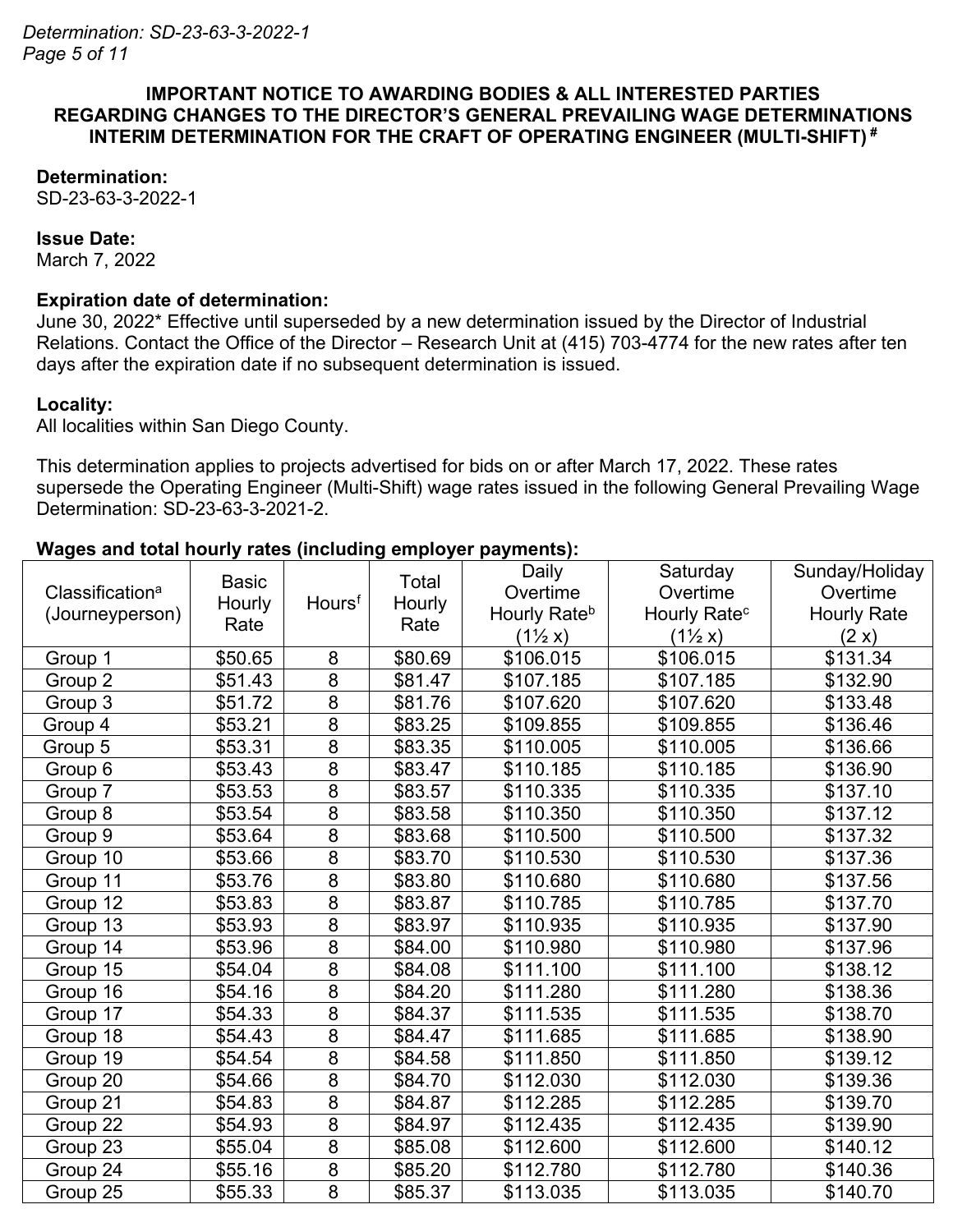*Determination: SD-23-63-3-2022-1 Page 6 of 11*

### **Employer Payments:**

| <b>Type of Fund</b>               | <b>Amount per Hour</b> |  |  |
|-----------------------------------|------------------------|--|--|
| <b>Health and Welfare</b>         | \$11.85                |  |  |
| Pension <sup>d</sup>              | \$13.15                |  |  |
| Vacation and Holiday <sup>e</sup> | \$3.60                 |  |  |
| Training                          | \$1.05                 |  |  |
| Other                             | \$0.39                 |  |  |

### **Recognized holidays:**

Holidays upon which the general prevailing hourly wage rate for Holiday work shall be paid, shall be all holidays in the collective bargaining agreement, applicable to the particular craft, classification, or type of worker employed on the project, which is on file with the Director of Industrial Relations. If the prevailing rate is not based on a collectively bargained rate, the holidays upon which the prevailing rate shall be paid shall be as provided in Section 6700 of the Government Code. You may obtain the holiday provisions for the current determinations on the [Director's General Prevailing Wage Determinations Website](https://www.dir.ca.gov/OPRL/DPreWageDetermination.htm) (http://www.dir.ca.gov/OPRL/DPreWageDetermination.htm). Holiday provisions for current or superseded determinations may be obtained by contacting the Office of the Director – Research Unit at (415) 703-4774.

### **Travel and/or subsistence payment:**

In accordance with Labor Code Sections 1773.1 and 1773.9, contractors shall make travel and/or subsistence payments to each worker to execute the work. You may obtain the travel and/or subsistence provisions for the current determinations on the [Director's General Prevailing Wage Determinations](https://www.dir.ca.gov/OPRL/DPreWageDetermination.htm)  [Website](https://www.dir.ca.gov/OPRL/DPreWageDetermination.htm) (http://www.dir.ca.gov/OPRL/DPreWageDetermination.htm). Travel and/or subsistence requirements for current or superseded determinations may be obtained by contacting the Office of the Director – Research Unit at (415) 703-4774.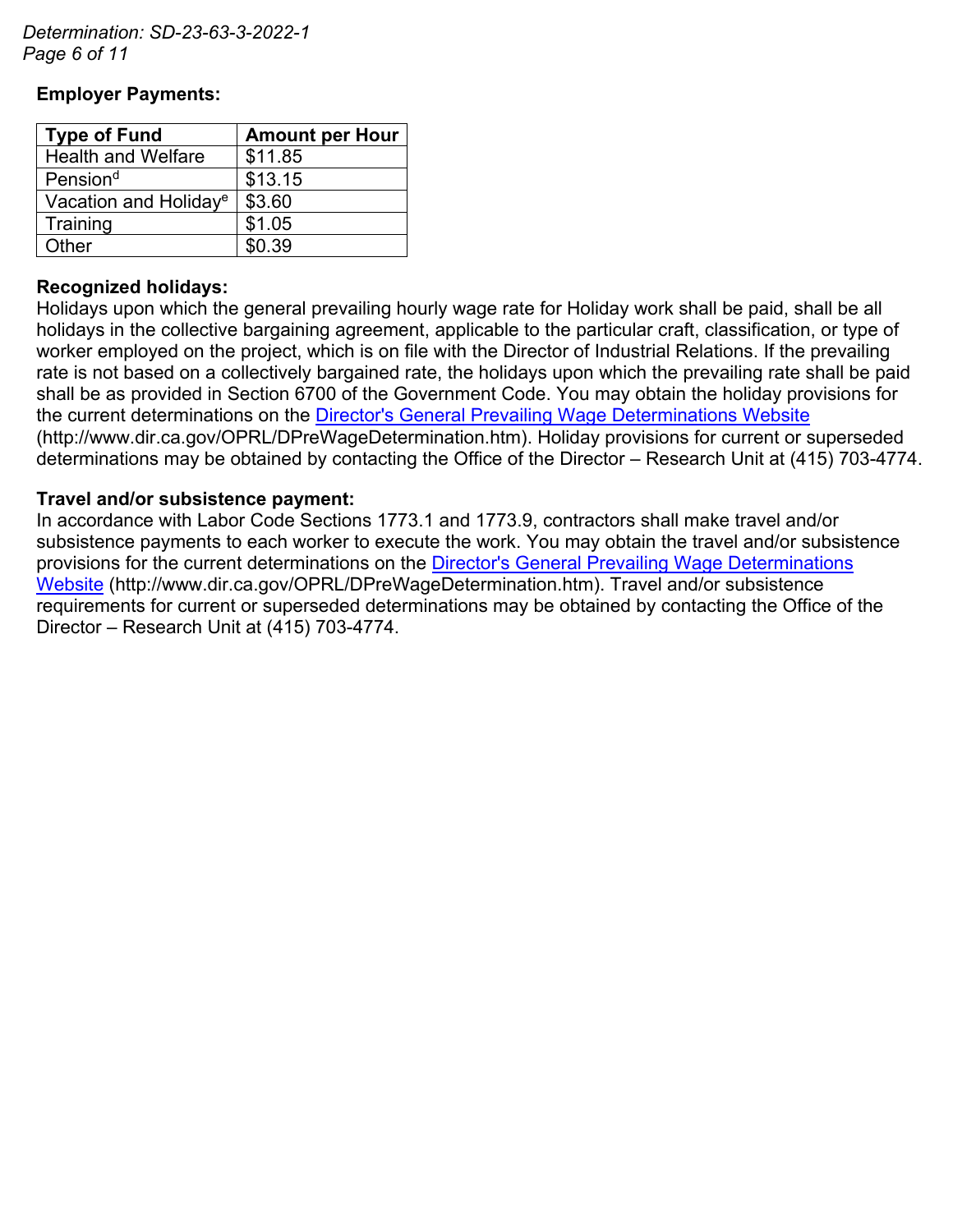*Determination: SD-23-63-3-2022-1 Page 7 of 11*

### **Classifications:**

### **Group 1**

Bargeman Brakeman Compressor Operator Ditch Witch, With Seat Or Similar Type Equipment Elevator Operator – Inside Engineer-Oiler Generator Operator Generator, Pump Or Compressor Plant Operator Heavy Duty Repairman Helper Inertial Profiler Pump Operator Signalman Switchman

# **Group 2**

Asphalt-Rubber Plant Operator (Nurse Tank Operator) Concrete Mixer Operator - Skip Type Conveyor Operator Fireman Hydrostatic Pump Operator Oil Crusher (asphalt or concrete plant) PJU Side Dump Jack Rotary Drill Helper (Oilfield) Screening and Conveyor Machine Operator (or Similar Types) Skiploader (Wheel Type Up To ¾ Yd. with all attachment) Skiploader (Wheel Type Up To ¾ Yd. without attachment) Tar Pot Fireman Temporary Heating Plant Operator Trenching Machine Oiler

# **Group 3**

Asphalt-Rubber Blend Operator Skid Steer (Loader, with all attachment) Equipment Greaser (Rack) Ford Ferguson (With Dragtype Attachments) Helicopter Radioman (Ground) Stationary Pipe Wrapping and Cleaning Machine **Operator** 

# **Group 4**

Asphalt Plant Fireman Backhoe Operator (Mini-Max Or Similar Type) Boring Machine Operator Boring System Electronic Tracking Locator

### **Group 4 (cont.)**

Boxman Or Mixerman (Asphalt Or Concrete) Chip Spreading Machine Operator Concrete Cleaning Decontamination Machine **Operator** Concrete Pump Operator (Small Portable) Drilling Machine Operator, Small Auger Types (Texoma Super Economatic Or Similar Types - Hughes 100 Or 200, Or Similar Types - Drilling Depth Of 30' Maximum) Excavator Track/Rubber Tired – with all attachments (Operating weight under 21,000 lbs) Guard Rail Post Driver Operator Highline Cableway Signalman Horizontal Directional Drilling Machine Hydra-Hammer-Aero Stomper Hydraulic Casing Oscillator Operator – drilling depth of 30' maximum Micro Tunneling Operator (Above Ground Tunnel) Power Concrete Curing Machine Operator Power Concrete Saw Operator Power - Driver Jumbo Form Setter Operator Power Sweeper Operator Rock Wheel Saw/Trencher Roller Operator (Compacting) Screed Operator (Asphalt Or Concrete) Trenching Machine Operator (Up To 6 Ft.) Vacuum or Muck Truck

# **Group 5 (for multi-shift rate, see Pages 5 and 6)**

Equipment Greaser (Grease Truck/Multi-Shift)

# **Group 6**

Articulating Material Hauler Asphalt or Concrete Plant Engineer Batch Plant Operator Bit Sharpener Central Batch Plant – Cement Silo Concrete Joint Machine Operator (Canal And Similar Type) Concrete Placer Operator Concrete Planer Operator Dandy Digger Deck Engine Operator Deck Engineer Derrickman (Oilfield Type)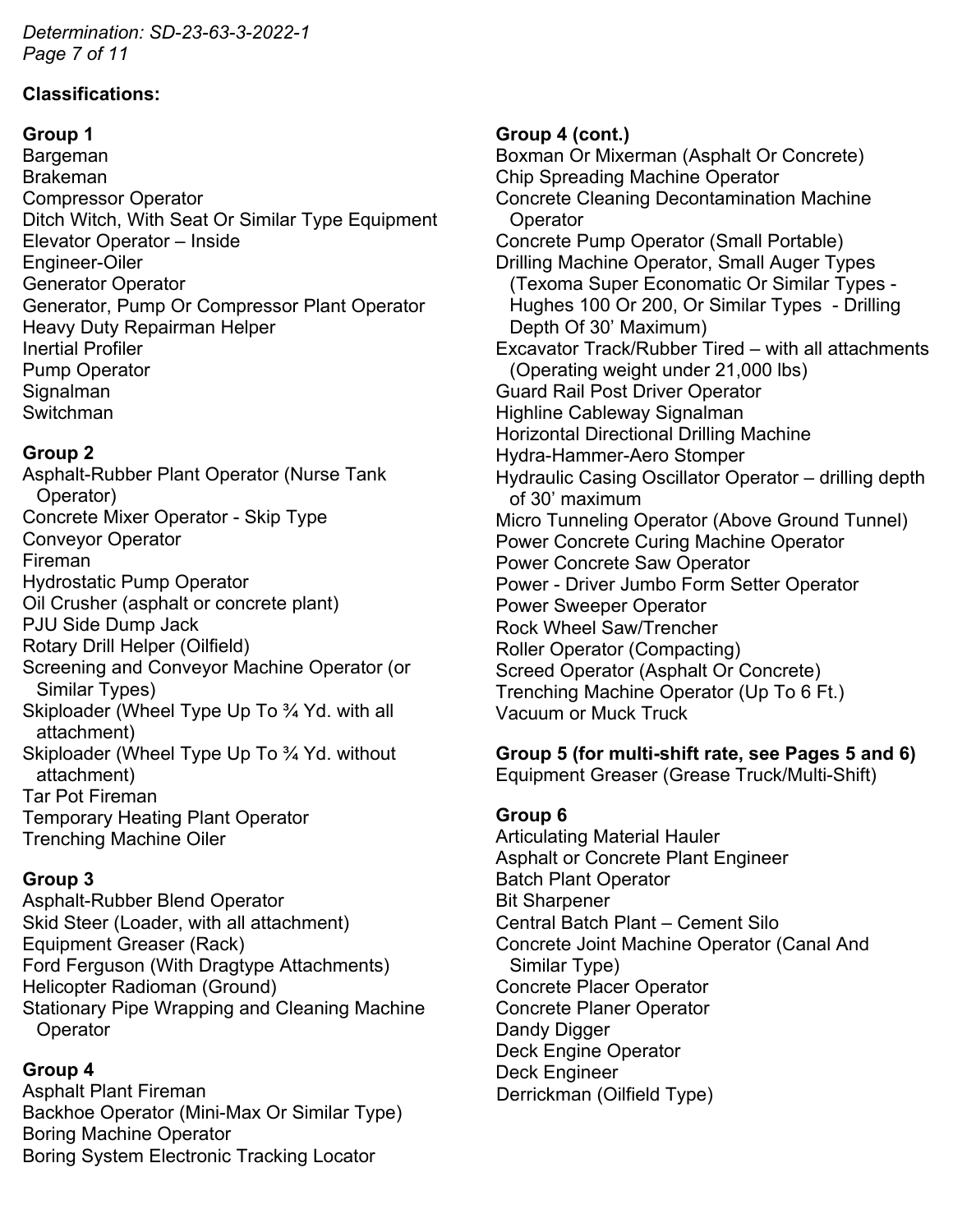*Determination: SD-23-63-3-2022-1 Page 8 of 11*

# **Group 6 (cont.)**

- Drilling Machine Operator, Bucket Or Auger Types (Calweld 100 Bucket Or Similar Types - Watson 1000 Auger Or Similar Types - Texoma 330, 500 Or 600 Auger Or Similar Types - Drilling Depth Of 45' Maximum)
- Drilling Machine Operator (Including Water Wells) Equipment Greaser (Grease Truck)
- Force Feed Loader (with a seat)
- Hydraulic Casing Oscillator Operator drilling depth of 45' maximum
- Hydro Seeder Machine Operator (straw, pulp or seed) / Jackson Track Maintainer, Or Similar Type /
- Kalamazoo Switch Tamper, Or Similar Type Machine Tool Operator
- Maginnis Internal Full Slab Vibrator
- Mechanical Berm, Curb Or Gutter (Concrete Or Asphalt)
- Mechanical Finisher Operator (Concrete, Clary-Johnson-Bidwell Or Similar)
- Micro Tunnel System Operator (Below Ground)
- Pavement Breaker Operator Truck Mounted Railcar Mover
- Road Oil Mixing Machine Operator
- Roller Operator (Asphalt Or Finish)
- Rubber-Tired Earth Moving Equipment (Single Engine, Up To And Including 25 Yds. Struck)
- Self-Propelled Tar Pipelining Machine Operator
- Skiploader Operator (Crawler And Wheel Type, Over  $\frac{3}{4}$  Yd. And Up To And Including 1  $\frac{1}{2}$  Yds., with all attachments)
- Slip Form Pump Operator (Power Driven Hydraulic Lifting Device For Concrete Forms)
- Tractor Operator Bulldozer, Tamper-Scraper (Single Engine, Up To 100 H.P. Flywheel And Similar Types, Up To And Including D-5 And Similar Types)
- Tugger Hoist Operator (1 Drum)
- Ultra High Pressure Waterjet Cutting Tool System **Operator**
- Vacuum Blasting Machine Operator
- Volumetric Mixer Operator
- Welder General

**Group 7 (for multi-shift rate, see Pages 5 and 6)** Welder - General (Multi-Shift)

# **Group 8**

- Asphalt or Concrete Spreading Operator (tamping or finishing)
- Asphalt Paving Machine Operator (Barber Greene Or Similar Type)

# **Group 8 (cont.)**

Asphalt-Rubber Distributor Operator Backhoe Operator (Up To And Including ¾ Yd.) Small Ford, Case Or Similar Backhoe Operator (Over <sup>3</sup>/<sub>4</sub> yd and up to 5 cu. yds. M.R.C.) Barrier Rail Mover (BTM Series 200 or similar types) Cast In Place Pipe Laying Machine Operator Cold Foamed Asphalt Recycler Combination Mixer And Compressor Operator (Gunite Work) Compactor Operator - Self Propelled Concrete Mixer Operator – Paving Crushing Plant Operator Drill Doctor Drilling Machine Operator, Bucket Or Auger Types (Calweld 150 Bucket Or Similar Types - Watson 1500, 2000, 2500 Auger Or Similar Types – Texoma 700, 800 Auger Or Similar Types - Drilling Depth Of 60' Maximum) Elevating Grader Operator Excavator Track/Rubber Tired – with all attachments (Operating weight 21,000 lbs -100,000 lbs) Global Positioning System/GPS (or technician) Grade Checker Gradall Operator Grouting Machine Operator Heavy Duty Repairman Heavy Equipment Robotics Operator Hydraulic Casing Oscillator Operator – drilling depth of 60' maximum Hydraulic Operated Grout Plant Kalamazoo Ballast Regulator Or Similar Type Kolman Belt Loader And Similar Type Le Tourneau Blob Compactor Or Similar Type Lo Drill Loader Operator (Athey, Euclid, Sierra And Similar Types) Master Environmental Maintenance Mechanic Ozzie Padder or Similar Types P.C. 490 Slot Saw Pneumatic Concrete Placing Machine Operator (Hackley-Presswell Or Similar Type) Prentice 721E Hydro-Ax Pumpcrete Gun Operator Rotary Drill Operator (Excluding Caison Type) Rubber-Tired Earth Moving Equipment Operator (Single Engine, Caterpillar, Euclid, Athey Wagon, And Similar Types With Any And All Attachments

Over 25 Yds. And Up To And Including 50 Cu.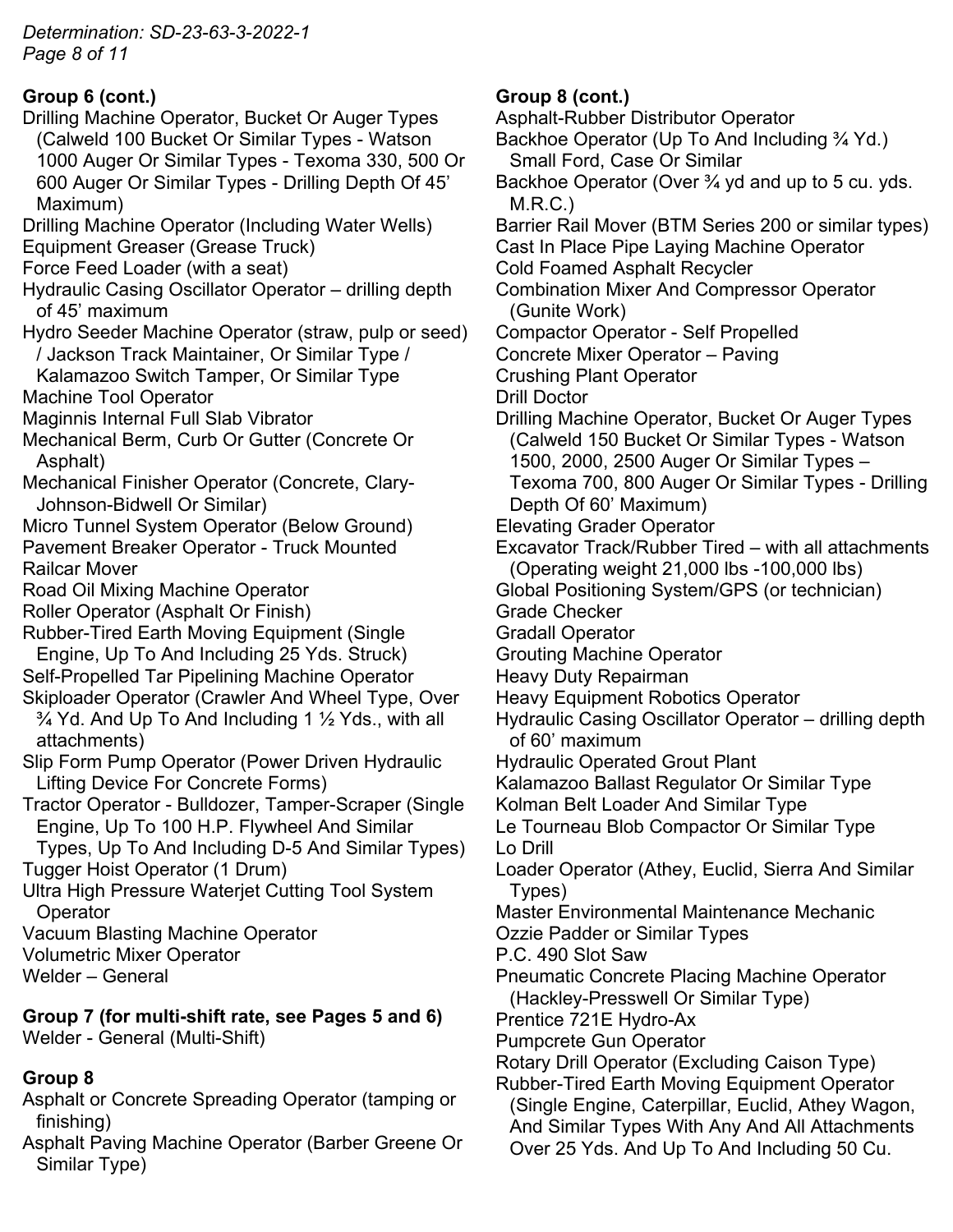*Determination: SD-23-63-3-2022-1 Page 9 of 11*

**Group 8 (cont.)**

Yds. Struck)

- Rubber-Tired Earth Moving Equipment Operator (Multiple Engine – Up To And Including 25 Yds. Struck)
- Rubber-Tired Scraper Operator (Self-Loading Paddle Wheel Type - John Deere, 1040 And Similar Single Unit)

Self-Propelled Curb And Gutter Machine Operator Shuttle Buggy

- Skiploader Operator (Crawler And Wheel Type Over 1½ Yds. Up To And Including 6½ Yds., with all attachments)
- Soil Remediation Plant Operator (CMI, Envirotech or Similar)
- Soil Stabilizer and Reclaimer

Somero SXP Laser Screed

- Speed Swing Operator
- Surface Heaters And Planer Operator

Tie Back Drill Operator (Klemm Drill or similar types)

Tractor Compressor Drill Combination Operator

- Tractor Operator (Any Type Larger Than D-5 100 Flywheel H.P. And Over, Or Similar - Bulldozer, Tamper, Scraper And Push Tractor, Single Engine)
- Tractor Operator (Boom Attachments)

Traveling Pipe Wrapping, Cleaning And Bending Machine Operator

Trenching Machine Operator (Over 6 Ft. Depth Capacity, Manufacturer's Rating)

- Trenching Machine with Road Miner Attachment (Over 6 Ft. Depth Capacity, Manufacturer's Rating – Oiler or Journeyman-Trainee required)
- Ultra High Pressure Waterjet Cutting Tool System Mechanic

Water Pull (compaction)

**Group 9 (for multi-shift rate, see Pages 5 and 6)** Heavy Duty Repairman (Multi-Shift)

# **Group 10**

Backhoe Operator (Over 5 cu. yds. M.R.C.) Drilling Machine Operator, Bucket Or Auger Types (Calweld 200 B Bucket Or Similar Types - Watson 3000 Or 5000 Auger Or Similar Types – Texoma 900 Auger Or Similar Types - Drilling Depth Of 105' Maximum)

Dual Drum Mixer

Dynamic Compactor LDC 350 or Similar types Heavy Duty Repairman-Welder Combination Hydraulic Casing Oscillator Operator – drilling depth

# **Group 10 (Cont.)**

of 105' maximum

Monorail Locomotive Operator (Diesel, Gas Or Electric)

- Motor Patrol Blade Operator (Single Engine)
- Multiple Engine Tractor Operator (Euclid And Similar Type – Except Quad 9 Cat.)
- Pneumatic Pipe Ramming Tool and Similar Types (4" and above)

Pre-Stressed Wrapping Machine Operator

Rubber -Tired Earth Moving Equipment Operator (Single Engine, Over 50 Yds. Struck)

Rubber -Tired Earth Moving Equipment Operator (Multiple Engine, Euclid, Caterpillar And Similar - Over 25 Yds. And Up To 50 Yds. Struck)

Tower Crane Repairman

Tractor Loader Operator (Crawler And Wheel-Type Over 6½ Yds.)

Welder - Certified

Woods Mixer Operator (And Similar Pugmill Equipment)

# **Group 11 (for multi-shift rate, see Pages 5 and 6)**

Heavy Duty Repairman – Welder Combination (Multi-Shift) Welder – Certified (Multi-Shift)

# **Group 12**

Auto Grader Operator

Automatic Slip Form Operator

Backhoe Operation (Over 7 cu. yds. M.R.C.)

Drilling Machine Operator, Bucket Or Auger Types (Calweld, Auger 200 CA Or Similar Types - Watson, Auger 6000 Or Similar Types-Hughes Super Duty, Auger 200 Or Similar Types - Drilling Depth Of 175' Maximum)

Excavator Track/Rubber Tired – with all attachments (Operating weight 100,000 lbs - 200,000 lbs)

Hoe Ram Or Similar With Compressor

Hydraulic Casing Oscillator Operator – drilling depth of 175' maximum

Mass Excavator Operator - Less Than 750 Cu. Yds. Mechanical Finishing Machine Operator

Mobile Form Traveler Operator

Motor Patrol Operator (Multi-Engine)

Pipe Mobile Machine Operator

Rubber-Tired Earth Moving Equipment Operator (Multiple Engine, Euclid, Caterpillar And Similar Type, Over 50 Cu. Yds. Struck)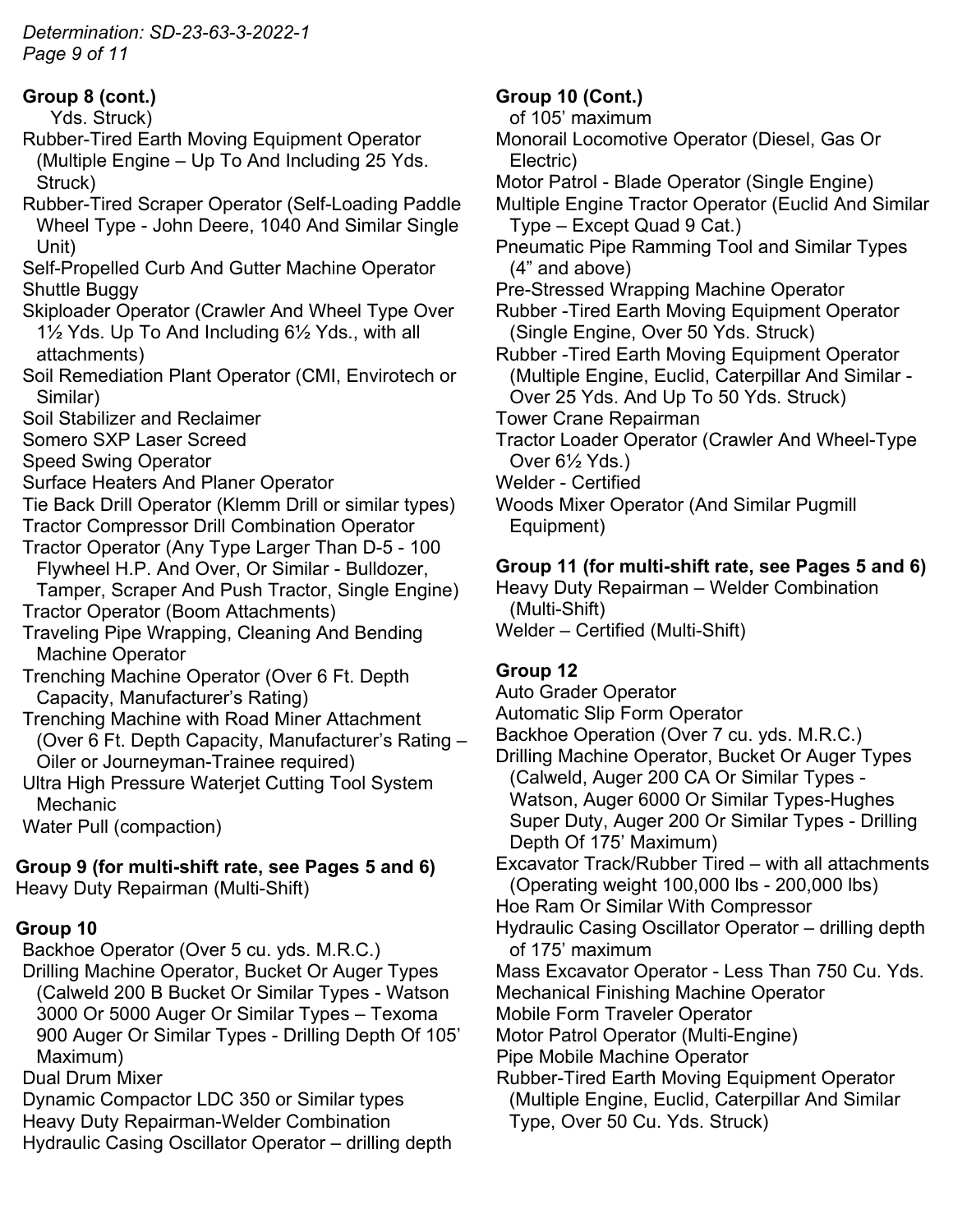*Determination: SD-23-63-3-2022-1 Page 10 of 11*

# **Group 12 (cont.)**

Rubber-Tired Self-Loading Scraper Operator (Paddle-Wheel-Auger Type Self Loading-Two Or More Units)

# **Group 13**

Rubber-Tired Earth Moving Equipment Operator, Operating Equipment With The Push-Pull System (Single Engine, Up To And Including 25 Yds. Struck)

# **Group 14**

Canal Liner Operator

### Canal Trimmer Operator

Drilling Machine Operator, Bucket or Auger types (Calweld, Auger 200 CA or similar types - Watson, Auger 6000 or similar types - Hughes Super Duty, Auger 200 or similar types - drilling depth of 300' maximum)

Geothermal Drill Rig

- Remote Controlled Earth Moving Equipment Operator (\$1.00 Per Hour Additional To Base Rate)
- Wheel Excavator Operator (Over 750 Cu. Yds. Per Hour)

# **Group 15**

- Rubber-Tired Earth Moving Equipment Operator, Operating Equipment With The Push-Pull System (Single Engine, Caterpillar, Euclid, Athey Wagon, And Similar Types With Any And All Attachments Over 25 Yds. And Up To And Including 50 Cu. Yds. Struck)
- Rubber-Tired Earth Moving Equipment Operator, Operating Equipment With The Push-Pull System (Multiple Engine - Up To And Including 25 Yds. Struck)

# **Group 16**

Rubber-Tired Earth Moving Equipment Operator, Operating Equipment With The Push-Pull System (Single Engine, Over 50 Yds. Struck)

Rubber-Tired Earth Moving Equipment Operator, Operating Equipment With The Push-Pull System (Multiple Engine, Euclid, Caterpillar And Similar, Over 25 Yds. And Up To 50 Yds. Struck)

# **Group 17**

- Rubber-Tired Earth Moving Equipment Operator, Operating Equipment With The Push-Pull System (Multiple Engine, Euclid, Caterpillar And Similar Type, Over 50 Cu. Yds. Struck)
- Tandem Tractor Operator (Operating Crawler Type Tractors In Tandem - Quad 9 And Similar Type)

# **Group 18**

Rubber-Tired Earth Moving Equipment Operator, Operating In Tandem (Scrapers, Belly Dumps, And Similar Types In Any Combination, Excluding Compaction Units - Single Engine, Up To And Including 25 Yds. Struck)

### **Group 19**

Rotex Concrete Belt Operator (Or Similar Type) Rubber-Tired Earth Moving Equipment Operator, Operating In Tandem (Scrapers, Belly Dumps, And Similar Types In Any Combination, Excluding Compaction Units - Single Engine, Caterpillar, Euclid, Athey Wagon, And Similar Types With Any And All Attachments Over 25 Yds. And Up To And Including 50 Cu. Yds. Struck)

Rubber-Tired Earth Moving Equipment Operator, Operating In Tandem (Scrapers, Belly Dumps, And Similar Types In Any Combination, Excluding Compaction Units - Multiple Engine, Up To And Including 25 Yds. Struck)

# **Group 20**

- Rubber-Tired Earth Moving Equipment Operator, Operating In Tandem (Scrapers, Belly Dumps, And Similar Types In Any Combination, Excluding Compaction Units - Single Engine, Over 50 Yds. Struck)
- Rubber-Tired Earth Moving Equipment Operator, Operating In Tandem (Scrapers, Belly Dumps, And Similar Types In Any Combination, Excluding Compaction Units - Multiple Engine, Euclid,
- Caterpillar And Similar, Over 25 Yds. And Up To 50 Yds. Struck)

# **Group 21**

Rubber-Tired Earth Moving Equipment Operator, Operating In Tandem (Scrapers, Belly Dumps, And Similar Types In Any Combination, Excluding Compaction Units - Multiple Engine, Euclid, Caterpillar And Similar Type, Over 50 Cu. Yds. Struck)

# **Group 22**

Rubber-Tired Earth Moving Equipment Operator, Operating Equipment With The Tandem Push-Pull System (Single Engine, Up To And Including 25 Yds. Struck)